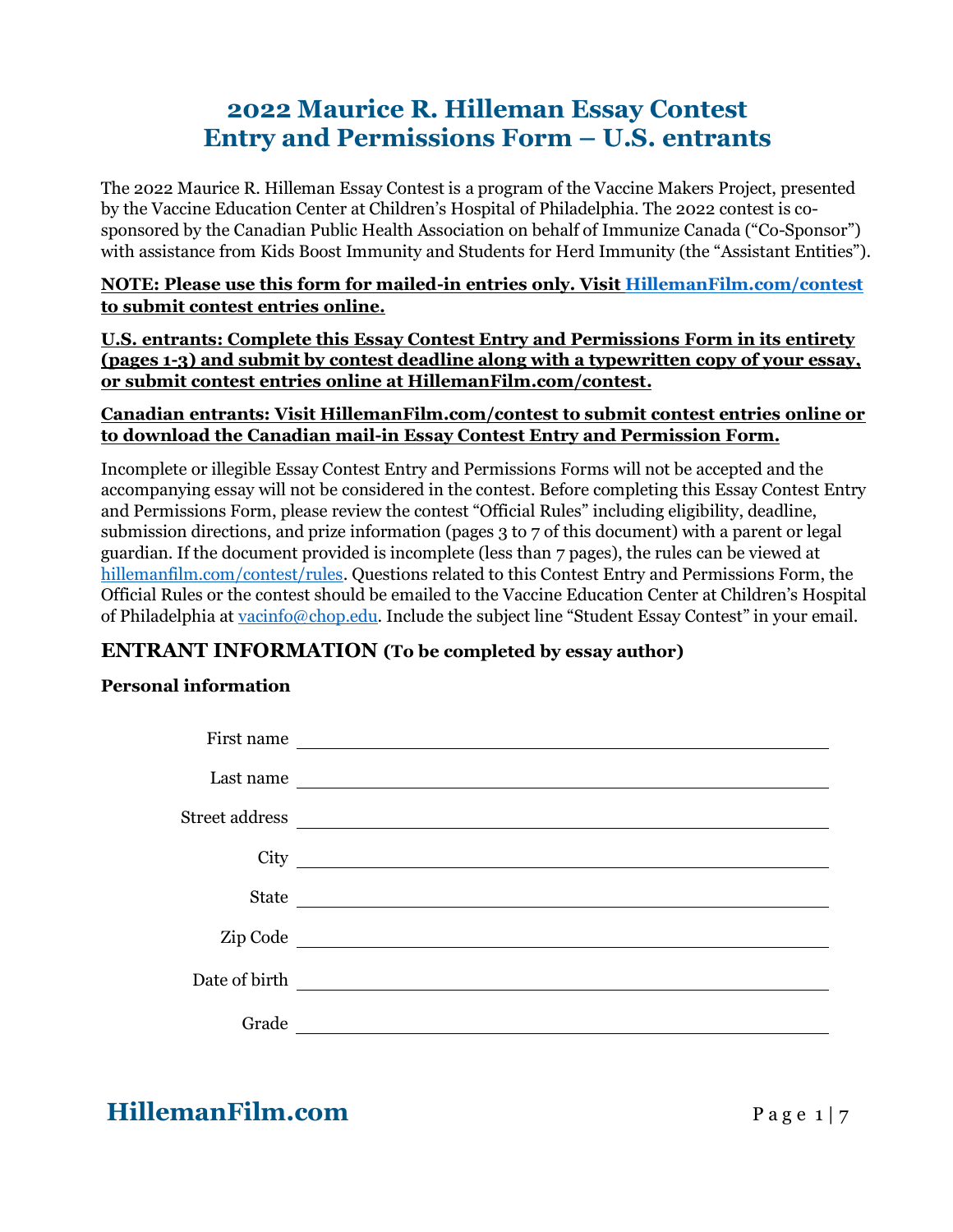### **School information**

| Name of school |  |
|----------------|--|
| Teacher name   |  |
|                |  |
| Teacher email  |  |

**If the entrant is 18 years of age or over, the entrant MUST complete the below Agreement to Participate and Agreement to the Official Rules.**

I have reviewed the Official Rules of this essay contest printed on pages 3 to 7 of this document, a copy of which is also available at [hillemanfilm.com/contest/rules,](https://hillemanfilm.com/contest/rules) and in consideration of the mutual promises contained therein and intending to be legally bound, I hereby:

- 1) agree to enter this contest;
- 2) agree to the terms and conditions set forth in the Official Rules; and,

In witness whereof, I have hereto executed this Agreement to Participate and Agreement to the Official Rules.

Entrant signature Date

### **PARENT INFORMATION AND PERMISSION**

**(To be completed by parent or guardian even if the entrant is over 18 years of age)** 

**This section of the entry form MUST be completed by the entrant's parent or legal guardian even if the entrant is 18 years of age or over.** Completion by anyone other than that will automatically disqualify entrant from participating in the contest. For questions related to this policy, please send an email t[o vacinfo@chop.edu](mailto:vacinfo@chop.edu) with subject line "Student Essay Contest."

Parent/guardian name

| Street address        | <u> 1980 - Antonio Alemania, prima postala pre</u>                                                                      |
|-----------------------|-------------------------------------------------------------------------------------------------------------------------|
| City                  |                                                                                                                         |
| State                 | <u> The Communication of the Communication of the Communication of the Communication of the Communication of the Co</u> |
| Zip Code              | <u> 1989 - Andrea Station Barbara (b. 1989)</u>                                                                         |
| Parent/guardian email |                                                                                                                         |
| Phone number          |                                                                                                                         |

**HillemanFilm.com** Page 2 | 7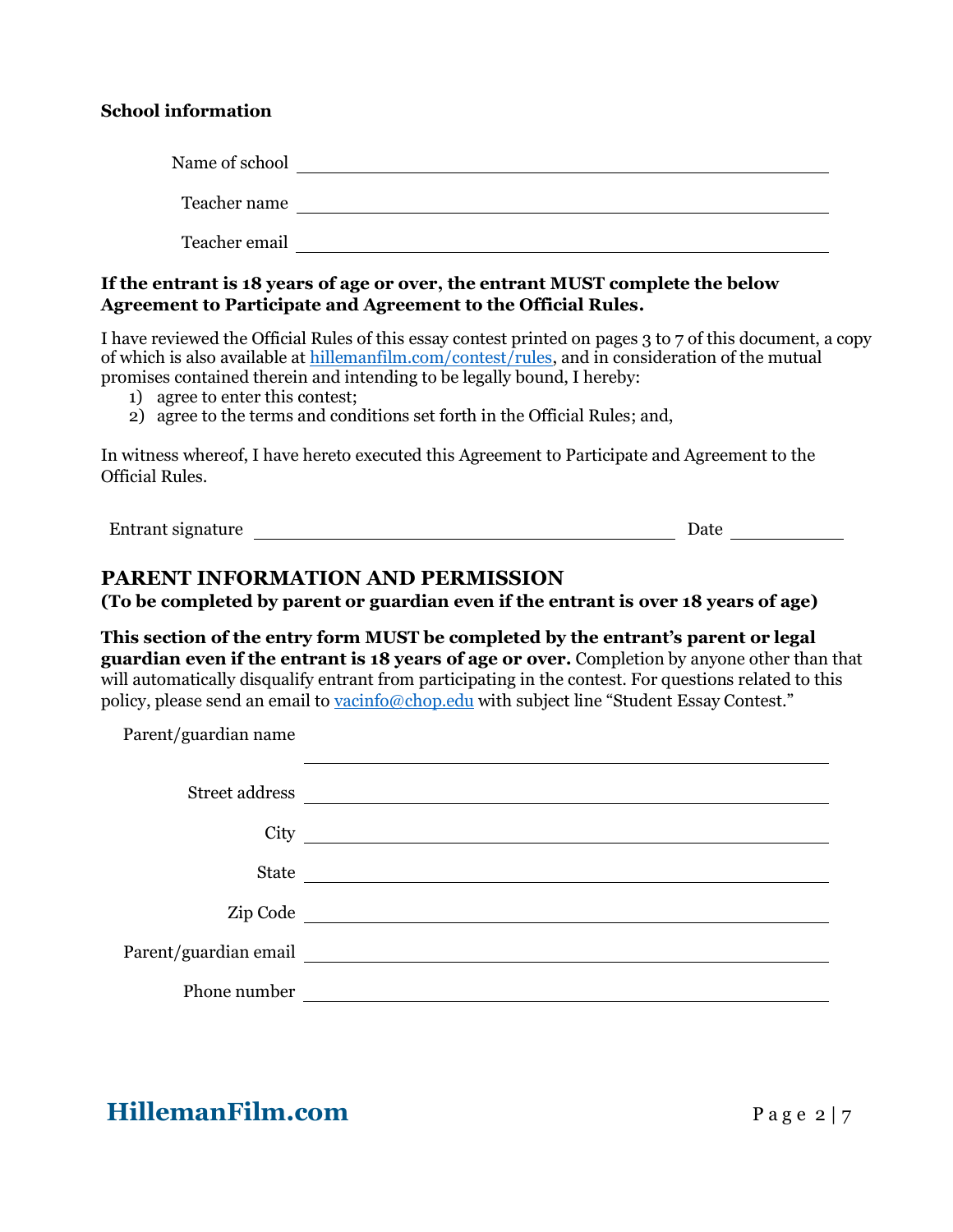### **Permission to Participate and Agreement to the Official Rules**

I have reviewed the Official Rules of this essay contest printed on pages 3 to 7 of this document, a copy of which is also available at [hillemanfilm.com/contest/rules,](https://hillemanfilm.com/contest/rules) and in consideration of the mutual promises contained therein and intending to be legally bound, I hereby:

- 1) permit my child/ward to enter this contest;
- 2) agree individually and on behalf of my child/ward as his/her parent or legal guardian, to the terms and conditions set forth in the Official Rules and to ensure my child/ward abides by and follows the Official Rules; and,

In witness whereof, I have hereto executed this Permission to Participate and Agreement to the Official Rules.

Parent/guardian signature Date Date

# **2022 Maurice R. Hilleman Essay Contest: Official Rules**

#### **VOID WHERE PROHIBITED. NO PURCHASE OR PAYMENT OF ANY KIND IS NECESSARY TO ENTER OR WIN THIS CONTEST. OPEN ONLY TO STUDENTS LIVING IN THE 50 UNITED STATES, THE DISTRICT OF COLUMBIA, U.S. TERRITORIES, OR CANADA WHO ARE ENROLLED IN GRADES 6-12 FOR THE 2021- 2022 SCHOOL YEAR.**

#### **General Rules**

From March 31, 2022 through June 10, 2022 (the "Contest Period"), the Vaccine Education Center at The Children's Hospital of Philadelphia ("CHOP") will conduct an essay contest open only to residents of the United States, the District of Columbia, U.S. Territories (together the "United States") and Canada on the essay topic *Maurice Hilleman was a determined scientist. Describe what this means and provide an example of determination in science.* (The "Contest"). The Contest will be administered through the Vaccine Education Center's classroom program, the Vaccine Makers Project, and will be co-sponsored by, and administered in Canada by the Canadian Public Health Association on behalf of Immunize Canada (the "Co-Sponsor") with assistance from Kids Boost Immunity and Students for Herd Immunity (together, the "Assistant Entities").

To enter, eligible students (see "Eligibility" section for requirements) must submit an essay entry ("Essay") that follows the Submission Guidelines described in these Official Rules. All students entering the Contest and the parents/legal guardians of such students (collectively referred to as "Entrants" throughout, with "Entrant" referring to either the student and/or the parent/legal guardian as may be appropriate) agree to accept and be legally bound by all terms of these Official Rules and to accept and be bound by the decisions of CHOP, whose decisions are final with respect to all matters of the Contest.

Only one entry per student is permitted. Entries that are incomplete, are submitted late, or otherwise do not comply with these Official Rules will not be accepted or considered. The Essay submitted must be original and have been written solely by the student Entrant without parent/legal guardian assistance; the Essay must not previously have been published or won any award; the Essay must not contain any material that violates or infringes upon the rights of any third party, including without limitation any copyright, trademark or rights of privacy or publicity, or that is defamatory, unlawful or in violation of or contrary to any applicable law or regulation; and the Essay must not contain any material that CHOP, in its sole discretion, deems inappropriate for public viewing.

By entering the Contest, the Entrant agrees that CHOP will own and administer 100% of the copyright in the Essay submitted, with the perpetual right to use such Essay and that said Essay is solely the work of the student Entrant for whom they are submitting an entry (and not the work of a parent/legal guardian or other third party). Canadian Entrants agree to execute any additional documents required to confirm the assignment of copyright in the Essay. Further, by entering, Canadian Entrants waive any and all moral rights they may have in the Essay in favor of CHOP and the Co-Sponsor and the Assistant Entities. CHOP may edit for grammar, modify for style only, and distribute the submitted entries with no additional notification or permission of the Entrant. CHOP may allow Co-Sponsor and the Assistant Entities to use excerpts from entries.

# **HillemanFilm.com** Page 3 | 7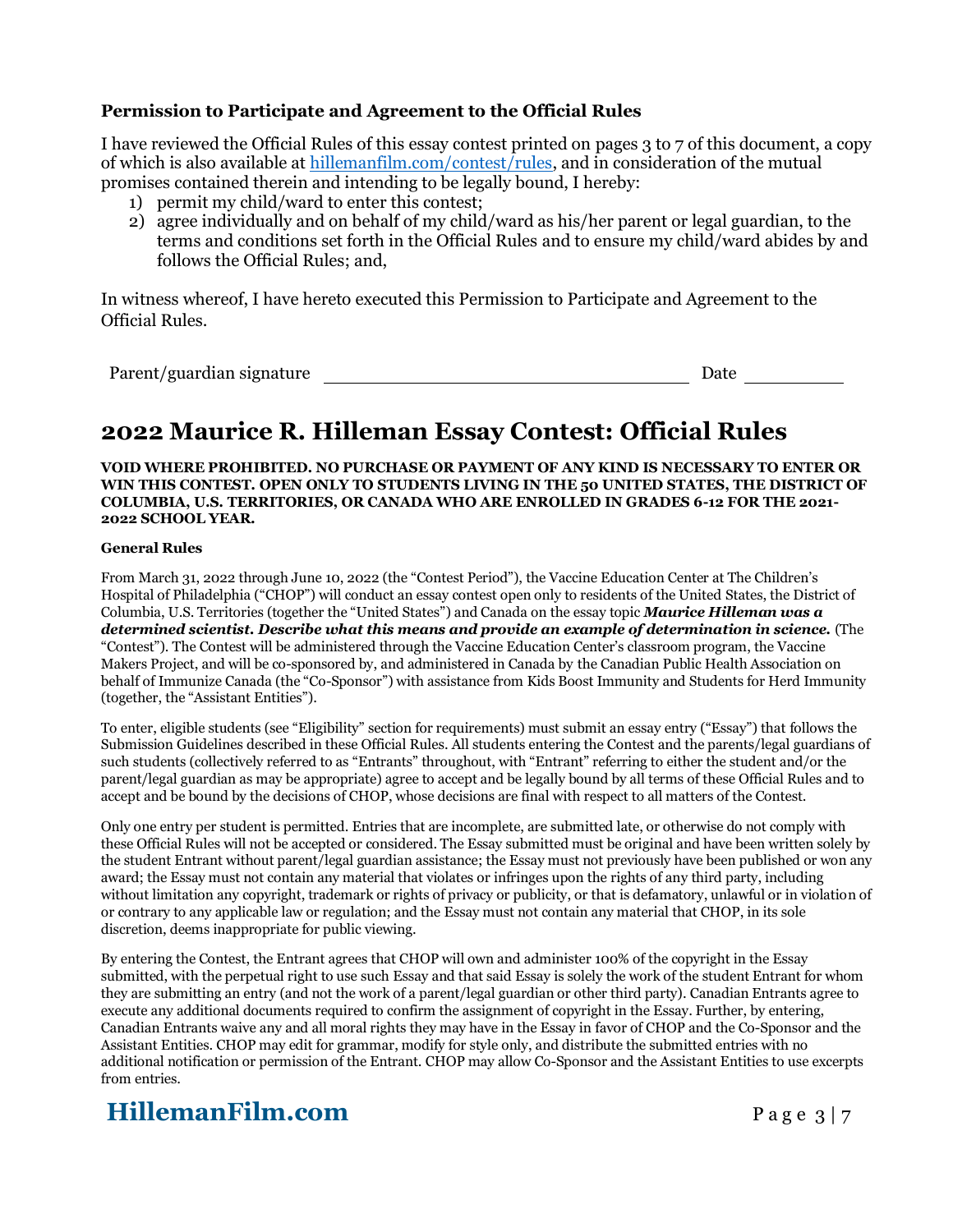#### **Eligibility**

The Contest is open to all United States and Canadian students who are in grades 6-12 (grades 6-11 in Quebec) during the 2021-2022 school year. Students must reside in and attend school in the United States or Canada. Students must be enrolled in a public, private, cyber, religious or charter school, or attend a home school program.

#### **Submission Guidelines**

Each Essay submission must address the topic: *Maurice Hilleman was a determined scientist. Describe what this means and provide an example of determination in science.* Each submission must be between 500 and 600 words and must be typewritten in English for U.S. submissions and in English or French for Canadian submissions. Only one Essay per student will be accepted. Submissions will be accepted online or via U.S. or Canadian mail.

#### For online submissions

#### **All online entries must be submitted on the Website Contest Page, available at**

**[https://hillemanfilm.com/contest,](https://hillemanfilm.com/contest) by 11:59 p.m. Eastern Time on June 10, 2022. Entrants must use the appropriate form for the country in which they reside.** Each Entrant who enters online will be required to complete and submit the Contest Entry and Permissions Form and upload their Essay to the Website Contest Page. In the event of a dispute regarding the identity of an Entrant, the entry will be considered to be made by the authorized account holder of the e-mail address submitted at the time of entry (i.e., the natural person who is assigned to an e-mail address by an Internet access provider, on-line service provider or other organization responsible for assigning e-mail addresses for the domain associated with the submitted e-mail address).

For mailed submissions

U.S. entries must be sent to the following address: Vaccine Education Center at Children's Hospital of Philadelphia 3615 Civic Center Blvd, ARC 1202 Philadelphia, Pa 19104

Canadian entries must be sent to the following address: Immunize Canada c/o Canadian Public Health Association 404 – 1525 Carling Avenue Ottawa, ON K1Z 8R9

**All mailed submissions must be postmarked by June 10, 2022.** To enter the Contest by mail, Entrants must send, to the address specified, a typewritten copy of their Essay and a legibly completed Contest Entry and Permissions Form (found on the Website Contest Page). CHOP, Co-Sponsor and Assistant Entities are not responsible for entries that are lost in transit. U.S. submissions must be sent either via U.S. mail with proper postage affixed, or by FedEx or UPS with all delivery charges prepaid. Canadian submissions must be sent using Canada Post with proper postage affixed or by FedEx or UPS with all delivery charges prepaid.

#### For all submissions

All entry materials become the property of CHOP and will not be verified or returned. By participating in this Contest, Entrants agree to be legally bound by the Official Rules and the decisions of CHOP, which are final and binding in all respects.

By entering the Contest, each Entrant agrees that information submitted via the Website Contest Page or via mail therewith may be used as set forth herein and may also be used in connection with the administration of the Contest.

#### **Judging**

Judging will occur separately for the United States and Canada. After the submission deadline, a panel of three judges from each of the United States and Canada will review all eligible entries from that country and select the Contest prizewinners from that country subject to final review and approval by CHOP. All judges will evaluate entries using the same criteria and rubric. Entries that meet the Submission Guidelines will be evaluated based upon the following criteria, which shall be weighted equally: originality/uniqueness of thought; scope and relevance to essay prompt; accuracy; organization; and grammar/language. Essay evaluation will also consider the age level of the submitting student. In the event of a tie, Dr. Offit shall review the Essays that are tied and choose the Essay that, in his opinion, best meets all five judging criteria.

## **HillemanFilm.com** Page 4 | 7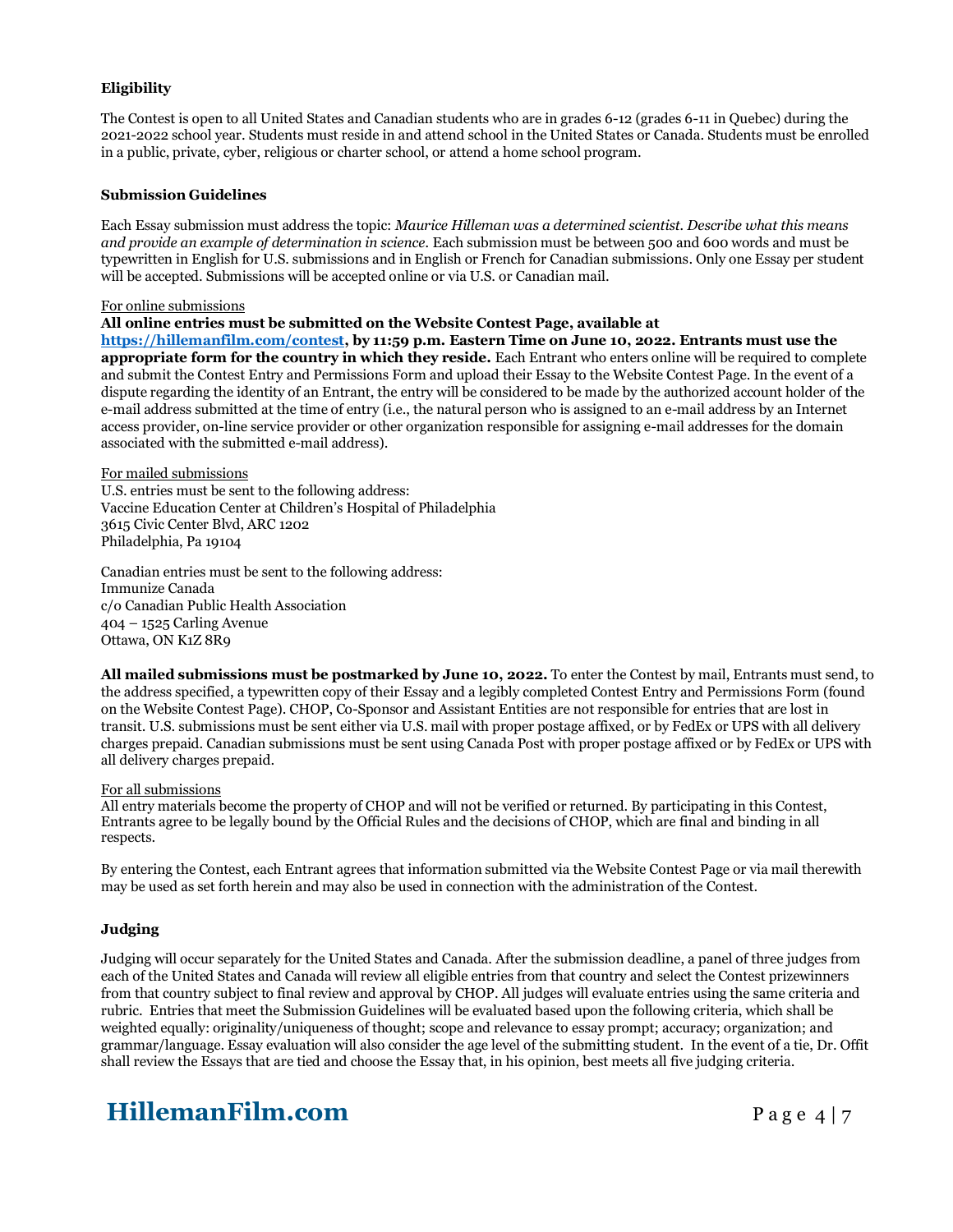CHOP reserves the right in its sole discretion to disqualify any individual it finds or believes to be tampering with the entry process or the administration of the Contest, acting in violation of the Contest rules, or plagiarizing content in any form. CHOP will select the three judge panel for United States judging and the Co-Sponsor shall select the three judge panel for Canada judging. Notwithstanding the foregoing, the final selection of all judges is within the sole and absolute discretion of CHOP. Submissions will be judged on an anonymous basis. Judges will not know the identity of Entrants until winners are selected. The Judges will not provide any evaluation of or commentary on any Essay submitted in connection with the Contest.

#### **Awards**

Three winners will be selected from each of the United States and Canada: the top high school entry (grades 9 to 12 \*grades 9-11 for Quebec), the top middle school entry (grades 6-8) and the next highest entry (from either middle school or high school). Winners will be notified by email by August 26, 2022 and announced on the Website Contest Page [\(https://hillemanfilm.com/contest\)](https://hillemanfilm.com/contest) on or before October 1, 2022.

Each winner will receive the following prizes:

- US\$1,000 cash prize (for Canadian contest winners, the cash prize will be paid by cheque in CAD at the Bank of Canada exchange rate in effect June 10, 2022.)
- Winner certificate and VEC prize bag containing items such as notebooks and pens selected by CHOP in its sole discretion and a pamphlet on vaccines.
- Recognition at a Virtual Award Event on Friday, September 23, 2022

The Virtual Award Event will be hosted by Dr. Paul Offit – VEC director, vaccine inventor, and Hilleman biographer – and will include special guests and student winners reading their Essays. Student winners must be able to participate in the Virtual Award Event.

CHOP reserves the right to substitute prizes if a particular item is unavailable. No substitution, cash redemption (except in the case of the cash prize paid by cheque) or transfer of the right to receive any prize is permitted.

All taxes, expenses or costs associated with the acceptance or use of the prizes are the responsibility of the winner. All federal, state, provincial/territorial and local taxes on the value of a prize, if applicable, are the responsibility of the winner. An IRS form 1099 will be issued to United States winners as required by law.

Potential winners, along with their parent or guardian, will be notified via email by August 26, 2022. Each potential winner is subject to verification of eligibility by CHOP. If a potential winner cannot be reached or does not respond within 5 business days of the initial notification attempt, or if any attempted notification is returned as undeliverable, or if a potential winner is deemed ineligible by CHOP, or if a potential winner does not otherwise comply with these Official Rules and/or cannot attend the Virtual Award Event for any reason, then the potential winner may be disqualified and an alternate winner may, at CHOP's discretion, be selected from among the remaining eligible Essays from that country as specified in these Official Rules (in which case the foregoing provisions will apply to such newly-selected Entrant).

By accepting a prize, winners release the Released Parties (as defined below) from any and all liability, loss or damage incurred with respect to the awarding, receipt, possession and/or use or misuse of the prize or any portion thereof, and acknowledge that the Released Parties have neither made nor are in any manner responsible or liable for any warranty, representation or guarantee, express or implied in fact or in law, including but not limited to its quality, mechanical condition or fitness for a particular purpose.

#### **Teachers**

Teachers named in winning entries will receive a signed copy of *Pandora's Lab: Seven Stories of Science Gone Wrong,* written by Paul A. Offit, MD. CHOP reserves the right to substitute teacher prize if a particular item is unavailable. No substitution, cash redemption or transfer of the right to receive any prize is permitted. If any attempted notification is returned as undeliverable or the teacher does not respond after 2 contact attempts, if the book shipment is returned as undeliverable, or if the teacher or teacher's winning student is deemed ineligible by CHOP, the teacher will no longer be eligible to receive the book at CHOP's discretion.

## **HillemanFilm.com** Page 5 | 7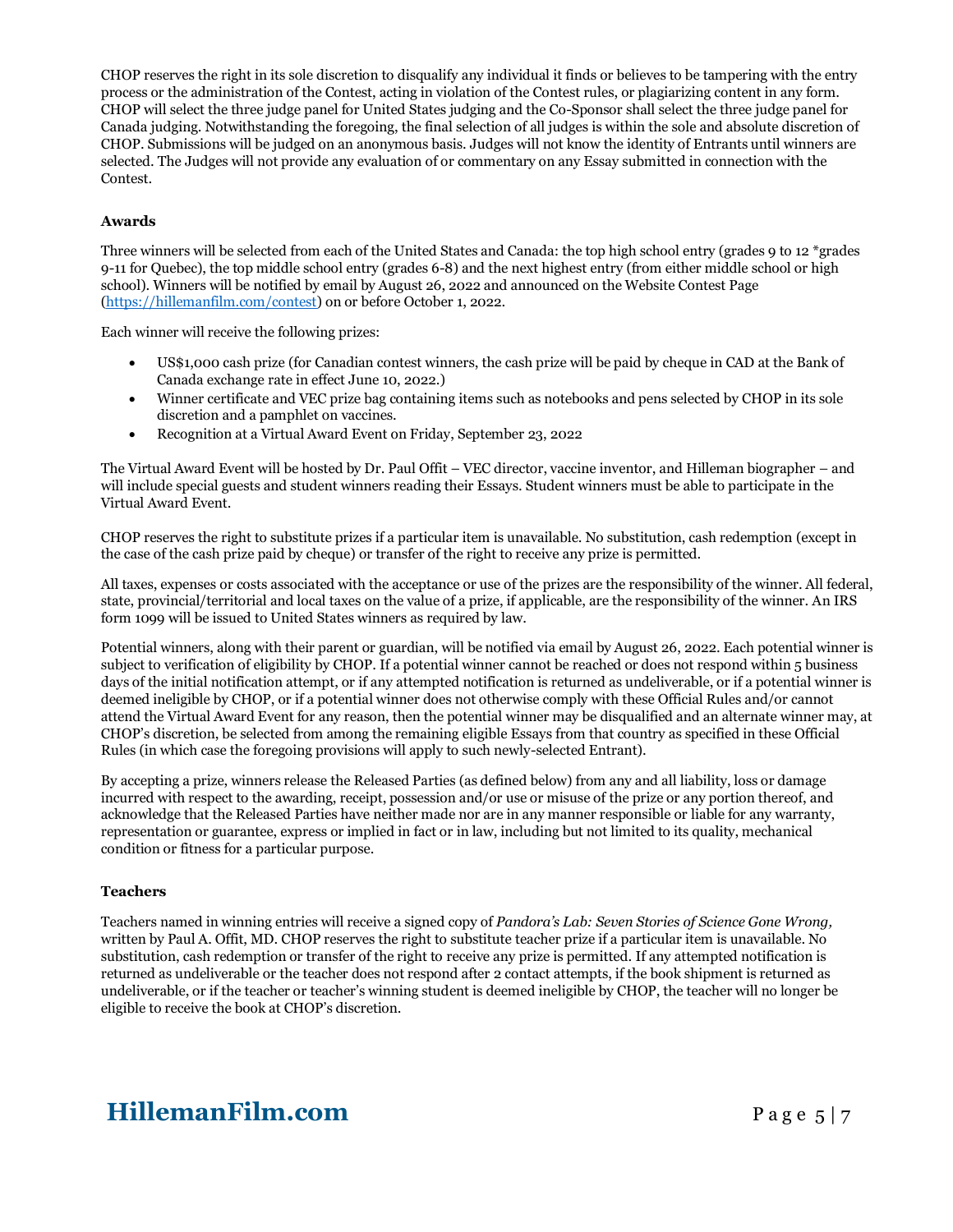#### **Release of Privacy Rights**

Upon submission of an entry, the submission becomes the property of CHOP. By entering the Contest, Entrants, their parents/legal guardians and named teachers grant CHOP the right, unless prohibited by law, to use their names, cities and states/providences and countries of residence, pictures, and likenesses without compensation, for the express purpose of advertising, publicity, or educational programming of CHOP and the Contest in any and all media, now or after. In addition, any and all information collected through the Website Contest Page (as a CHOP-sanctioned and affiliated website) is subject to the Privacy Policy of The Children's Hospital of Philadelphia Web site. The Privacy Policy can be found at [https://www.chop.edu/pages/privacy-policy.](https://www.chop.edu/pages/privacy-policy) CHOP may grant Co-Sponsor and the Assistant Entities the right, unless prohibited by law, to use some of the same information for the express purpose of advertising, publicity, or educational programming of the Co-Sponsor and/or the Assistant Entities.

#### **Nondiscrimination Policy**

In administering the Contest, neither CHOP nor the Co-Sponsor will discriminate in any manner, including on the basis of race, color, national or ethnic origin, religious belief, or gender.

#### **Availability Disclaimer**

Ultimately, the administration of the Contest, including, without limitation, determining the eligibility of a student or Essay, selecting of a judge, evaluating any submitted Essay, and awarding of the prizes, is within the sole and absolute discretion of CHOP. No student or teacher, or person or organization related thereto, has a right to appeal, contest, dispute, or otherwise challenge any aspect of the administration of the Contest, and any decision of CHOP is final in all respects.

No responsibility is assumed for incorrect or inaccurate Essay information whether caused by any of the equipment or programming associated with or utilized by this Contest or by any human error which may occur in the processing of Essays into this Contest. None of CHOP, Co-Sponsor or the Assistant Entities are responsible for lost, or misdirected, Essays or any problems or technical malfunctions of any telephone network or lines, computer on-line systems, servers or providers, computer equipment, software, or traffic congestion on the Internet or at any website, including the Website Contest Page, or combination thereof.

If, for any reason, the Contest is compromised, including by infection with computer virus, bugs, tampering, unauthorized intervention, fraud, technical failures, or any other causes beyond the control of CHOP, which corrupt or affect the administration, security, fairness, integrity or proper conduct of this Contest or for any reason CHOP deems it necessary, CHOP reserves the right to cancel, modify, or delay the Contest.

#### **Grant of Rights**

By entering the Contest, Entrant assigns and transfers to CHOP all right, title, and interest in and to the copyright in the Essay and all renewals and extensions of the copyright that may be obtained under the laws now or hereafter in effect under the laws of the United States and Canada or any other country or countries. Entrant further agrees that, by entering the Contest, Entrant is representing that the Essay is the student Entrant's original content and that the Essay does not infringe the copyright of any third party. CHOP may freely edit, adapt, modify, or translate the Essay, and may license, assign or transfer its rights in the Essay to any person or entity without notice to Entrant. Canadian residents agree to execute any additional documents that may be required by CHOP to confirm the assignment hereunder. Further, Canadian residents waive any and all moral rights they may have in their Essay in favor of CHOP, Co-Sponsor and the Assistant Entities. By entering the Contest, Entrant also agrees that CHOP may use, in connection with the Essay, Entrant's name, likeness, and biographical information in any media, without compensation to or further authorization from Entrant.

#### **Release and Limitation of Liability**

CHOP, Co-Sponsor, the Assistant Entities and any and all other companies involved in the development or operation of the Contest or the provision of the prizes, and the directors, officers, employees and agents of each of the foregoing (collectively, the "Released Parties") are not responsible for, and will have no liability for, (a) late, lost, delayed, illegible, stolen, mislaid, damaged, corrupted, postage-due or incomplete entries or Essays, incorrect or inaccurate capture of, damage to, or loss of entries or Essays, or any other human or technical errors of any kind relating to the operation of the Website Contest Page, communications or attempted communications with any Entrant, the submission, collection, storage or processing of entries or Essays or the administration of the Contest, (b) undeliverable e-mails resulting from any form of active or passive e-mail filtering by a user's Internet service provider and/or e-mail client or for insufficient space in user's e-mail account to receive

## **HillemanFilm.com** Page 6 | 7